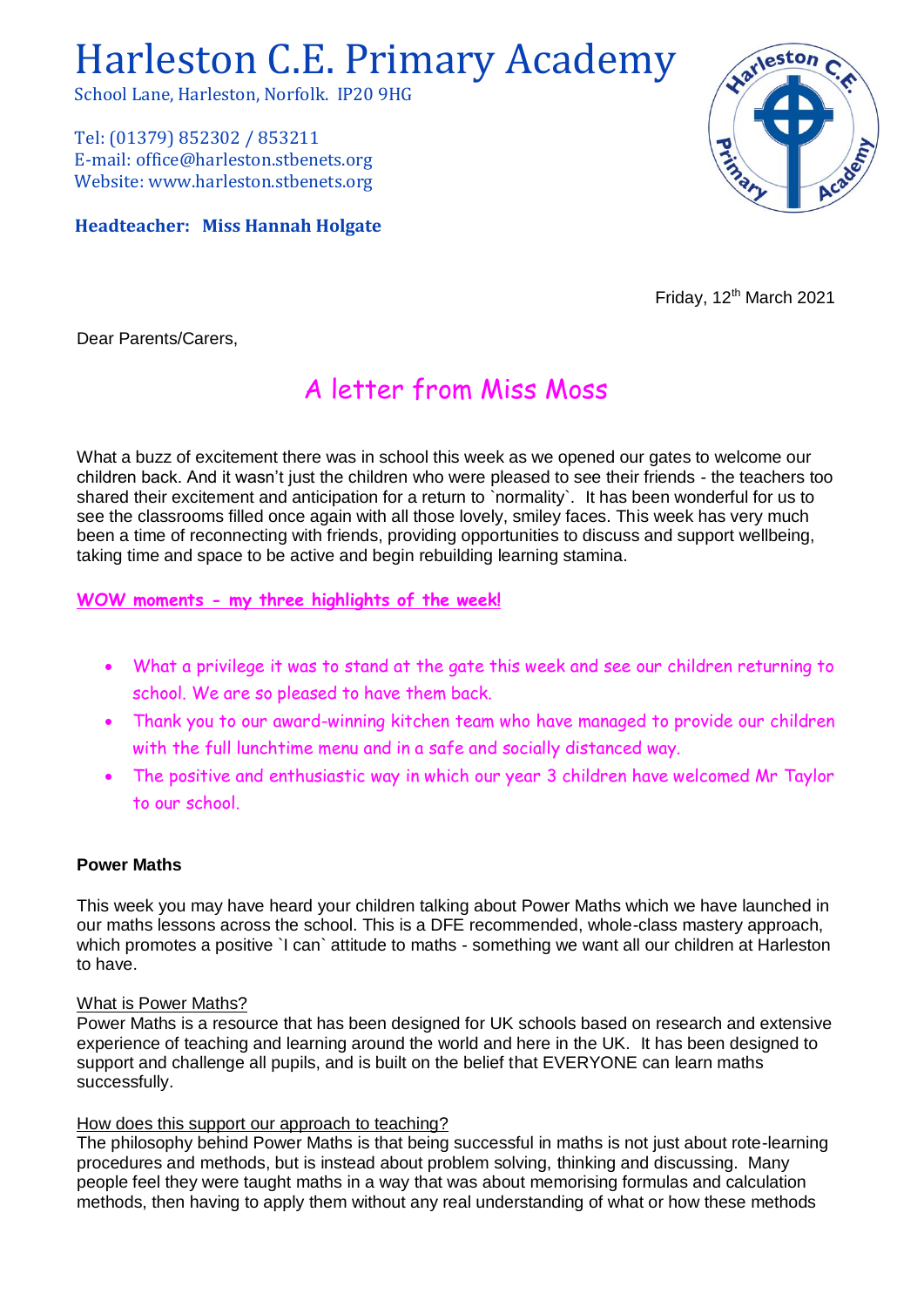actually work. Power Maths includes practice questions to help children develop fluent recall and develop their conceptual understanding. Power Maths uses growth mindset characters to prompt, encourage and question children. They spark curiosity, engage reasoning, secure understanding and deepen learning for all.

#### How will the lessons work?

Each lesson has a progression, with a central flow that draws the main learning into focus. There are different elements, informed by research into best practice in maths teaching, that bring the lessons to life:

Discover – each lesson begins with a problem to solve, often a real-life example, sometimes a puzzle or a game. These are engaging and fun, and designed to get all children thinking.

Share – the class shares their ideas and compares different ways to solve the problem, explaining their reasoning with hands-on resources and drawings to make their ideas clear. Children are able to develop their understanding of the concept with input from the teacher.

Think together – the next part of the lesson is a journey through the concept, digging deeper and deeper so that each child builds on secure foundations while being challenged to apply their understanding in different ways and with increasing independence.

Practice – now children practice individually or in small groups, rehearsing and developing their skills to build fluency, understanding of the concept and confidence.

Reflect – finally, children are prompted to reflect on and record their learning from each session and show how they have grasped the concept explored in the lesson.

#### What if my child needs a confidence boost, or wants to be challenged further?

Power Maths is based on a 'small-steps' approach, sometimes called a mastery approach. This means that the concepts are broken down so that your child can master one idea without feeling overwhelmed. There are a range of fluency, reasoning and problem solving questions in each lesson that are designed to support the different needs and confidence levels within a class, while at the same time fostering a spirit of working and learning together. Each lesson includes a challenge question for those children who can delve deeper into a concept.

We very much look forward to a time in the not too distant future when we will be able to welcome you back into the school to learn more about maths mastery and to see Power Maths in action.

#### **Nursery Applications**

Application forms for Harleston Primary Academy Nursery are now available to complete online via our school's website. Nursery admissions take place termly in September, January and April for children who are aged 3 or above. We currently have spaces available for afternoon Nursery sessions for an April intake. If your child is aged 3 or above, before 31st March 2021 your child is eligible for a Nursery place after the Easter break. Please complete an online form or contact the school office for more details.